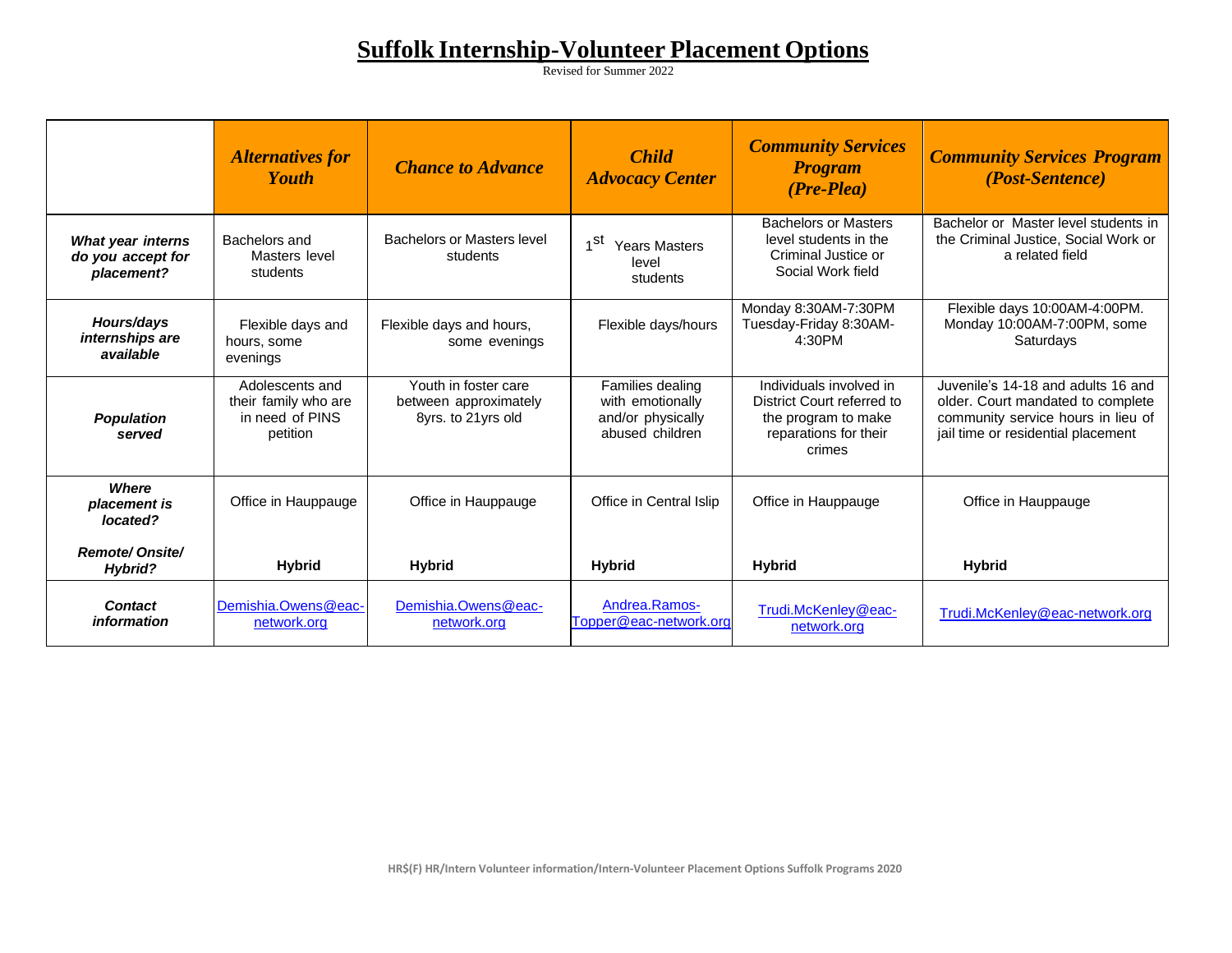## **Suffolk Internship- Volunteer Placement Options**

Revised for Summer 2021

|                                                                    | <b>Safe Harbour</b><br><b>Mentoring</b>                                                                                                                                                                      | <b>Community</b><br><b>Guardianship Program</b>                                                                              | <b>Family Treatment</b><br><b>Court Supervised</b><br><b>Visitation</b>                                                                                                                                                                  |
|--------------------------------------------------------------------|--------------------------------------------------------------------------------------------------------------------------------------------------------------------------------------------------------------|------------------------------------------------------------------------------------------------------------------------------|------------------------------------------------------------------------------------------------------------------------------------------------------------------------------------------------------------------------------------------|
| What year interns do<br>you accept for<br>placement?               | Non-Internship -<br>Volunteer Mentors - 18<br>years of age or older;<br>Undergraduate &<br><b>Graduate Level</b><br><b>Students</b>                                                                          | 1 <sup>st</sup> year Master's level<br>students                                                                              | BA/BS or 1 <sup>st</sup> year Master's<br>level students, preferably in<br>Psychology, Criminal Justice,<br>Social Work and/or Human<br>Services                                                                                         |
| Hours/days internships<br>are available                            | Flexible days and hours,<br>Flexible days, evenings and<br>some evenings<br>weekend hours are available                                                                                                      |                                                                                                                              | Flexible days 9 a.m.-5p.m.<br>evenings and weekend hours are<br>available                                                                                                                                                                |
| <b>Population served</b>                                           | <b>Commercially Sexually</b><br><b>Exploited Children</b><br>(CSEC) and youth<br>demonstrating potential<br>risk factors (between<br>ages 10-18)                                                             | Clients who are<br>incapacitated adults and<br>are assigned to the<br>program via Article 81<br>Court proceedings            | Children ages 0-17 whose<br>parents have admitted to<br>charges of neglect of their<br>children due to alcohol/<br>substance abuse                                                                                                       |
| Where placement is<br>located?<br><b>Remote/Onsite/</b><br>Hybrid? | Mentors will be<br>matched with a Mentee<br>from Suffolk County<br>and will meet with them<br>in the community.<br>Office in Central Islip<br>(The Suffolk County<br>Child Advocacy Center)<br><b>Hybrid</b> | Field work<br>throughout Suffolk<br>County. Office<br>located at Child<br>Advocacy Center,<br>Central Islip<br><b>Hybrid</b> | Field work throughout<br>Suffolk County. Office<br>located in Suffolk County<br>Family Court Cohalan<br><b>Court Complex Central</b><br>Islip Suffolk County<br>Family Court Cohalan<br>Court Complex, Central<br>Islip<br><b>Onsite</b> |
| <b>Contact information</b>                                         | Stephanie.Muller@ea<br>c-network.org                                                                                                                                                                         | Andrea.Ramos-<br>Topper@eac-network.org                                                                                      | James.Lackner@eac-<br>network.org                                                                                                                                                                                                        |